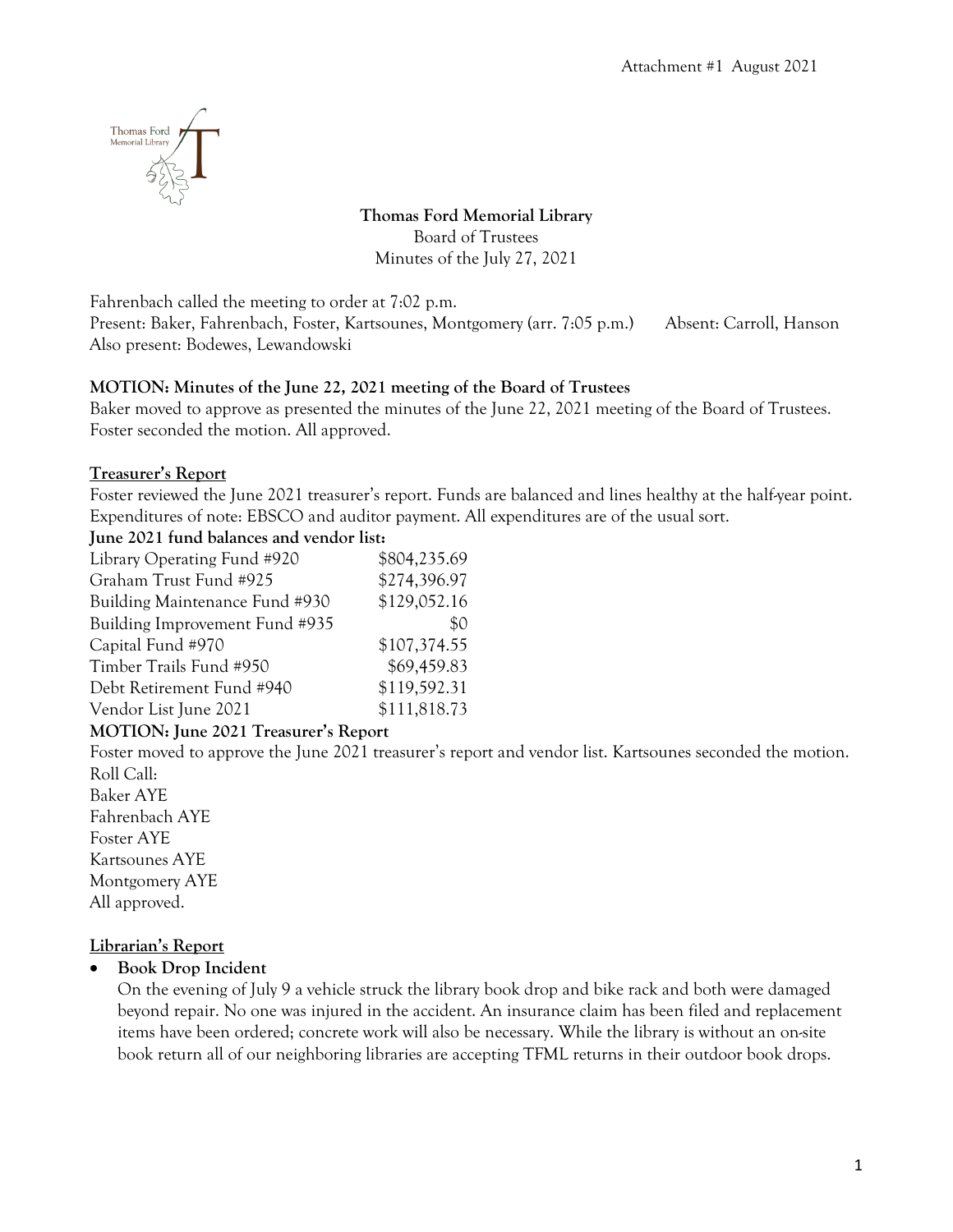# • **Per Capita Grant**

• The letter from the State of Illinois awarding our annual Per Capita Grant was received. The Per Capita Grant is administered by the State Library and is awarded to all public libraries in Illinois. The award amount is based on population and the total appropriation available. The grant amount increased this year to \$19,138.13, approximately \$3,000 higher than expected. The extra funds will be allocated for digital resources, a category with recent high demand.

# • **Library Audit**

The Library's FY 2020 audit is complete. Auditor Brian LeFevre from Sikich will present and discuss the audit at an upcoming board meeting.

# • **Staff Update**

Adult Services Librarian Jennie Stevens has been named Young Adult Librarian of the Year by the Illinois Library Association. Before joining our team last month, Jennie was the YA Librarian at Naperville Public Library. Also, Bodewes was re-elected President of the SWAN Board; this will be his fourth term served. The Board congratulated both on their professional accomplishments. Kartsounes encouraged pursuing opportunities to spot light staff news to patrons.

**Statistics and Departmental Reports were presented.** The first departmental presentations will be at the August meeting.

## **Visitors/Public Comment**: None.

## **Communications**:

Patron letter of appreciation to Children's Staff for support of summer camp activities; letter of appreciation for support of the Home2Home Project through the donation of magazines to a rehomed veteran; articles in *Western Springs Living* on Kidslist/Library partnership playdates in the park and featuring Reading Suggestions for Kids compiled by the Youth Services staff.

## **Committees**:

## **Finance**

**Review of Investments.** Bodewes presented for review the six-month Library asset summary. The majority of investment funds are being held through the Illinois Funds, a fully-secured investment pool for public funds. A remaining certificate of deposit is scheduled to be closed upon maturity in September 2021.

## **Building and Grounds**

Lewandowski reported that the annual roof inspection was conducted; the roof is in good condition, silicone sealer was applied in several areas. Bodewes provided an update on the defective pendant lights installed during the renovation. The manufacturer will replace all fixtures to our satisfaction. The renovation architect and construction management team of Product Architecture + Design and Shales McNutt Construction continue to represent the Library's interests in this matter.

# **Friends**

Montgomery reported on the July 14 meeting. Finances were reviewed; funding to support winter programming will be approved at the next meeting. Planning for the Spring 2022 book sale is underway.

# **Foundation**

Bodewes reported on the July 20 meeting. New members are Jodie Distler and Anne Marie Kartsounes. Finances were reviewed and Library special project funding was discussed. Enthusiastic support was expressed for the upcoming Library signage project, the next phase of the Library renovation. The Library is currently